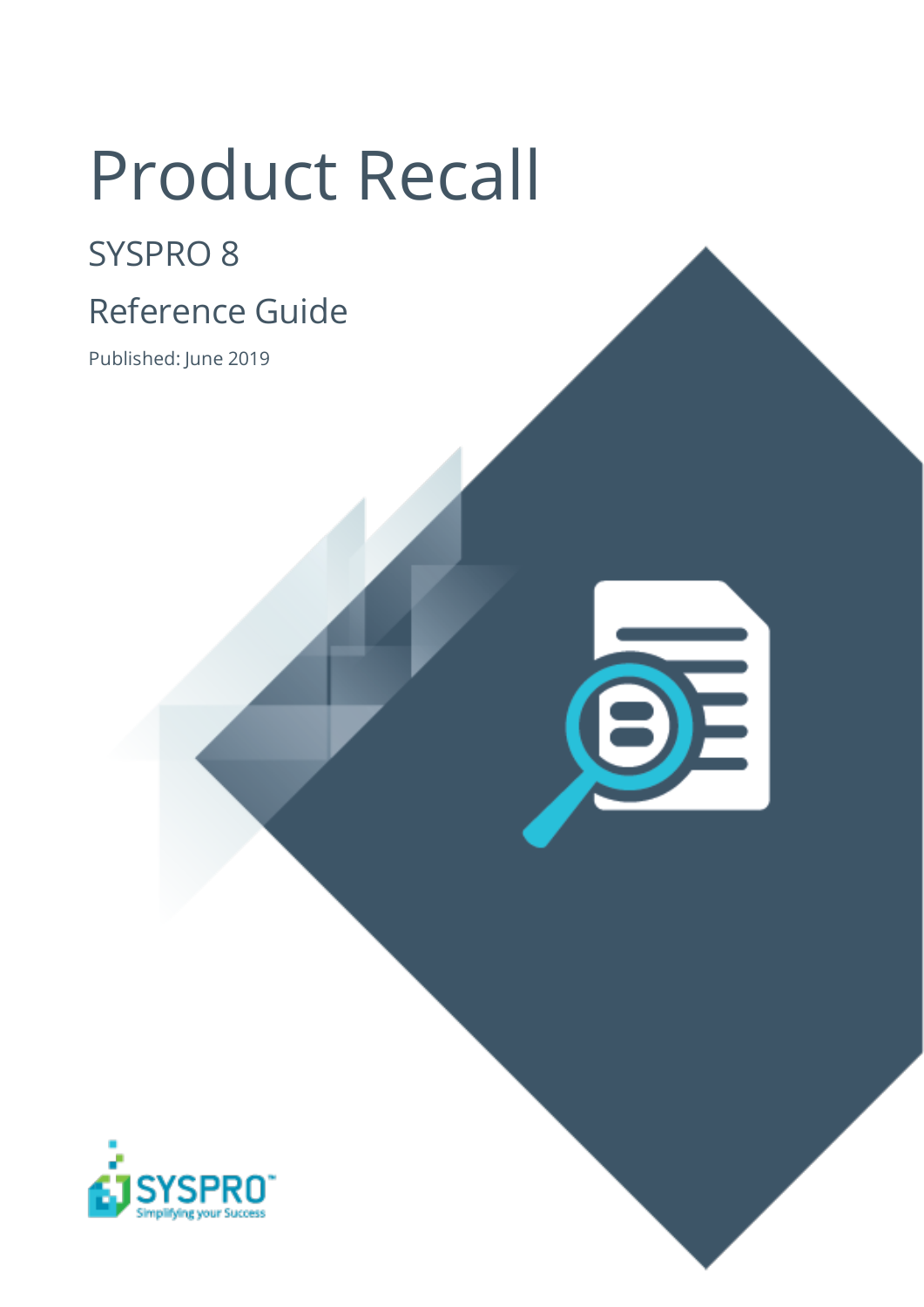#### [Product](#page-2-0) Recall

**SANTENTS**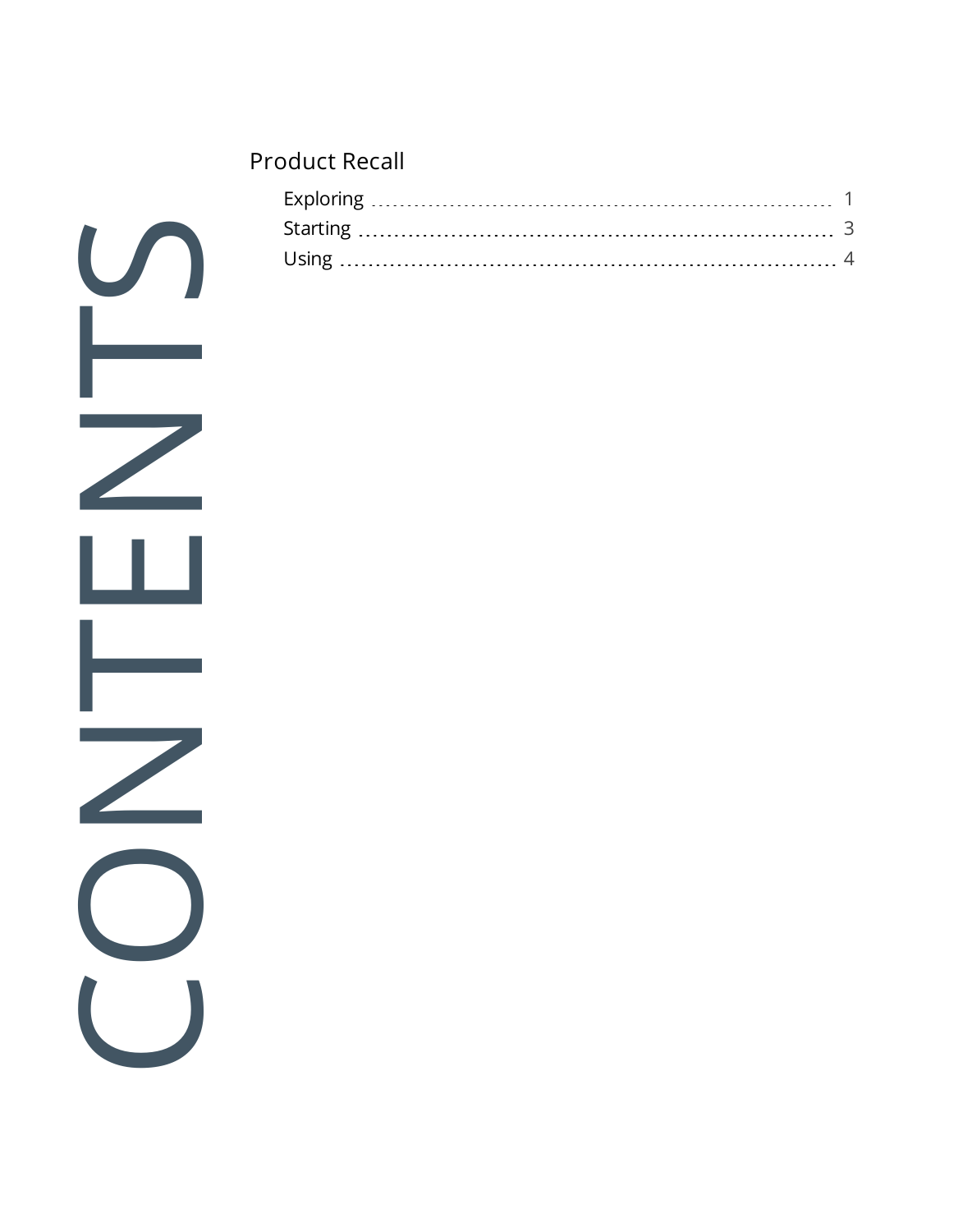## <span id="page-2-1"></span><span id="page-2-0"></span>Product Recall

## **Exploring**

## Where it fits in?

The **Product Recall** feature caters for a request from a manufacturer to return a product after the discovery of safety issues or product defects that might endanger the consumer or put the organization at risk of legal action.

It lets you process full product recalls or mock product recalls, placing a hold on any warehouse, stock code, bin, lot or serial.

## Navigation

The programs related to this feature are accessed from the **Program List** pane of the SYSPRO menu:

*Program List > Lot Traceability*

## Terminology

### **Mock product recall**

A mock recall is an exercise that involves imitating all procedures for an actual product recall. In SYSPRO, this tests the traceability of products and verifies that the recall process is effective and can be carried out within the required time limit.

Products involved in a mock recall aren't actually put on hold (i.e. transactions such as invoicing and generating delivery notes can still be processed against them).

Mock product recall data is stored for compliance reasons and traceability audits.

### **Full product recall**

This occurs when there are safety concerns over an item (or manufacturing defect in a product) that may be harmful to the consumer. This results in one or more products having to be withdrawn from the market.

SYSPRO's Lot Traceability system is used to identify all items and transactions involved in the recall. Items are placed into quarantine for inspection.

Contaminated or sub-standard stock items are scrapped, while unspoiled or undamaged items are released from quarantine.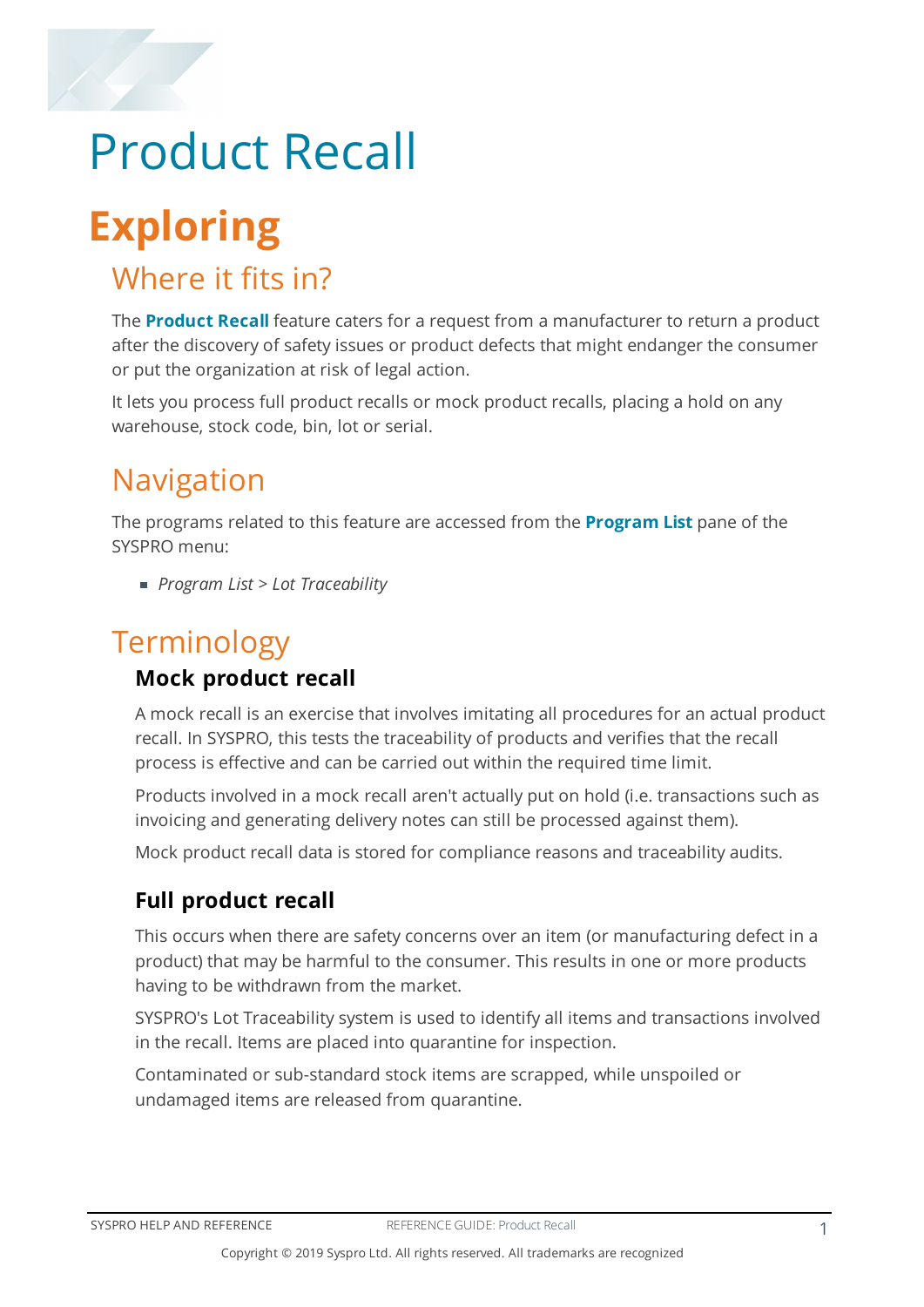

### **Quarantine**

During a product recall, stock items which are spoiled, hazardous or of inferior quality are isolated and placed into quarantine. This can be done at serial, lot, bin or stock code level.

A quarantined stock item can't be invoiced, distributed, delivered or allocated to a job or any stock movement. Once inspection of the item is complete, it can be released back into stock (if it's usable) or scrapped.

### **Traceability**

Traceability refers to the ability of an organization to verify the history, location, or application of an item based on documented identification records.

Traceability is required in certain industries for a number of reasons:

- Stock control
- Asset control
- Order tracking
- Food Recall (e.g. being able to trace and account for every unsafe food item suspected of contamination; ranging from items still in the warehouse to those dispatched to customers).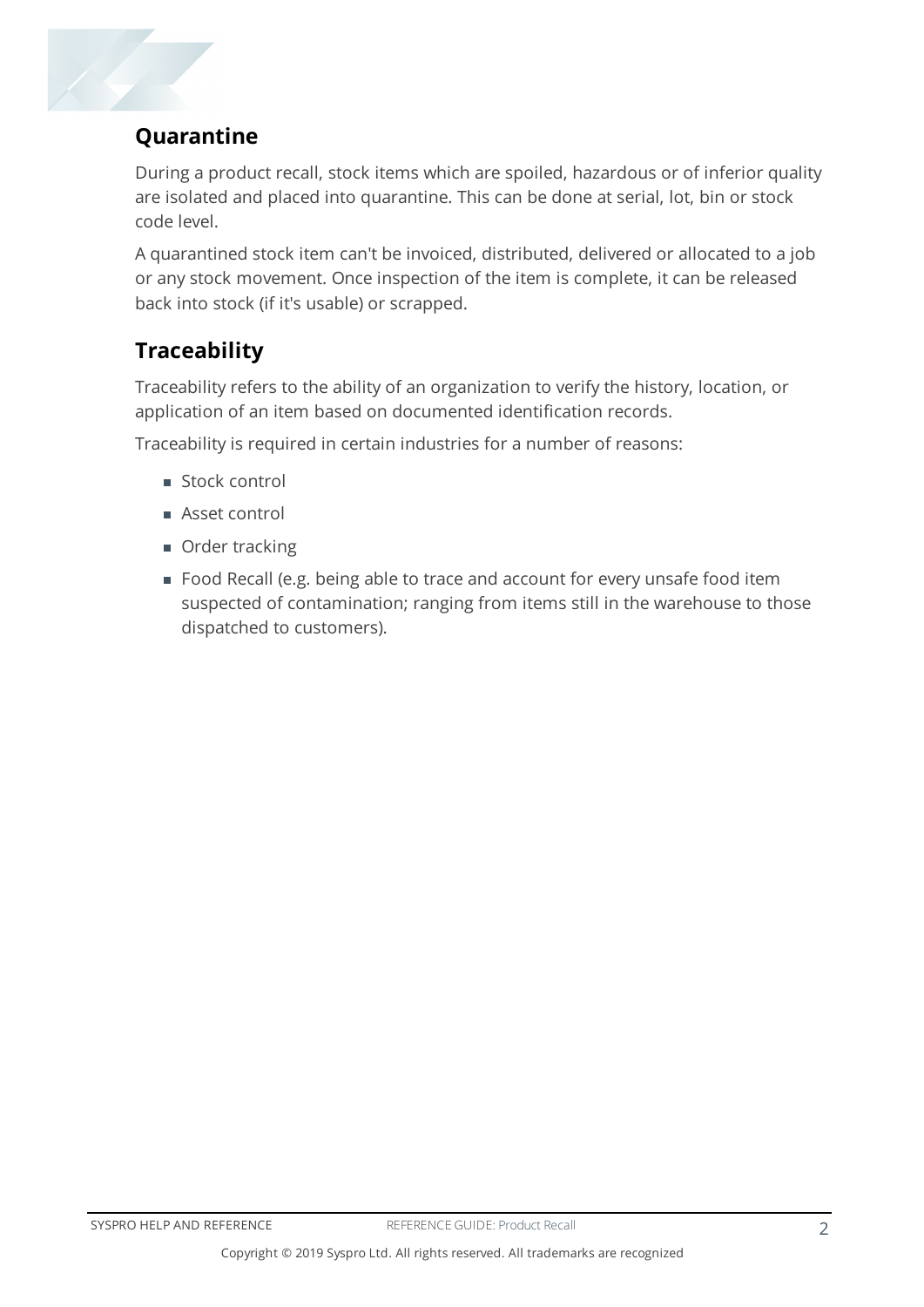## <span id="page-4-0"></span>**Starting**

Prerequisites

### **Setup Options**

*Setup Options > Configuration > Distribution > Inventory*

**Associate serials by bin** 

## **Security**

You can secure this feature by implementing a number of controls against the programs that are affected by this feature.

- You can restrict operator access to *activities* within a program (configured using the **Operator Maintenance** program).
- You can restrict operator access to the *fields* within a program (configured using the **Operator Maintenance** program).
- You can restrict access to the eSignature *transactions* within a program at operator, group, role or company level (configured using the **eSignature Setup** program). Electronic Signatures provide security access, transaction logging and event triggering that gives you greater control over your system changes.
- You can restrict operator access to *programs* by assigning them to groups and applying access control against the group (configured using the **Operator Groups** program).
- You can restrict operator access to *functions* within a program using passwords (configured using the **Password Definition** program). When defined, the password must be entered before you can access the function.

## Restrictions and Limits

- **Draceable or serialized stock items can be recalled.**
- Currently, sales orders that already contain a product included in a recall (or that is on hold because of a recall) can still be invoiced and delivered.



Security checks are ignored when processing a mock product recall, except for access to the selected warehouse (which is always verified).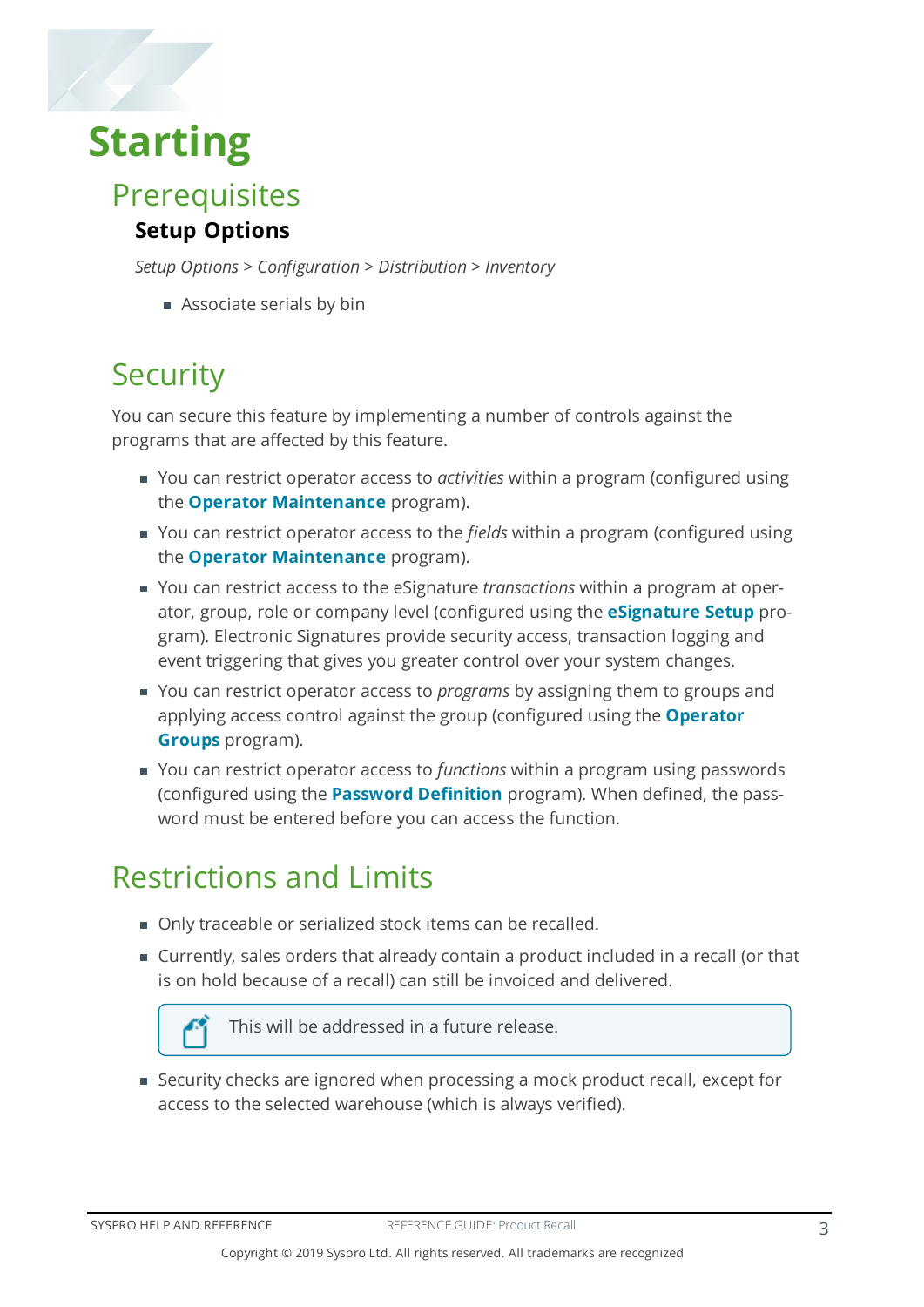

## <span id="page-5-0"></span>**Using**

## Tasks

### **How to manage a product recall**

1. Capture and maintain the product recall using the **Product Recall Quarantine** program.

This program lets you quarantine, inspect, release or scrap stock items.

- 2. View the impact of including a stock code in the product recall at various levels using the **Product Recall Selections Review** program.
- 3. Place stock codes on full or partial hold using the **Batch On Hold Maintenance** program.
- 4. Create and maintain additional lot names using the **Additional Lot Maintenance** program and search for additional lot names using the **Additional Lot Browse** program.
- 5. Set the product recall to complete using the **Product Recall Quarantine** program.
- 6. View details and history of product recalls using the **Product Recall Query** program.
- 7. When required, archive product recall data using the **Archive Maintenance** program.

### **How to capture a product recall**

- 1. Open the **Product Recall Quarantine** program *Program List > Lot Traceability > Product Recall > Transaction Processing*.
- 2. Select the **New Product Recall** function and enter details at the **Product recall** field.
- 3. Indicate the type of recall (i.e. full or mock) you want to capture.
- 4. Use the **Selection List** to select the stock items you want to include in the product recall.
- 5. Select the stock items from the **Selection List** to change their status.

**Quarantine**: items are isolated and can't be included in sales orders, jobs or any stock movement.

**Inspect**: items are isolated and inspected.

**Release**: after inspection, items have been declared safe for use and released back into the warehouse.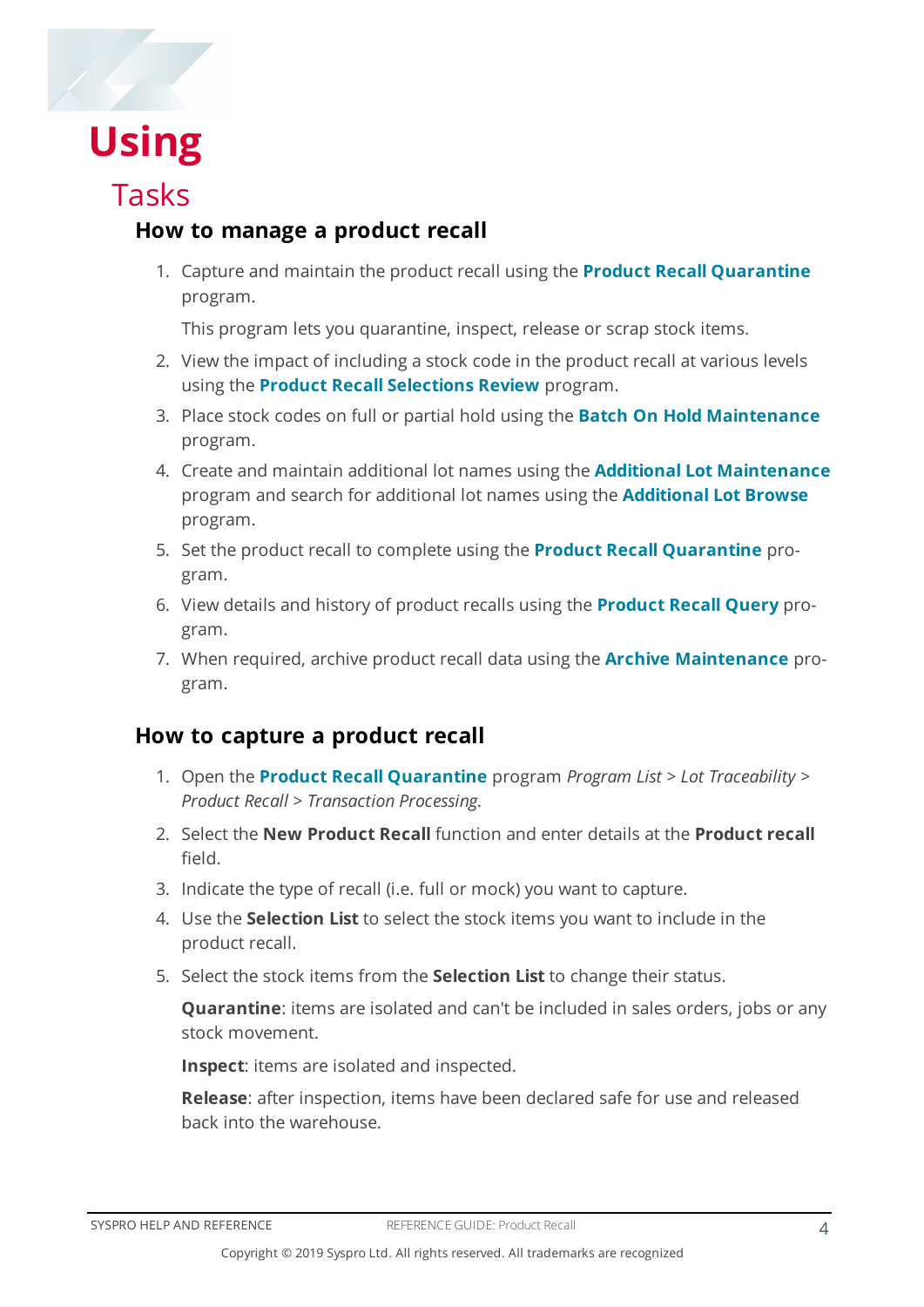

**Scrap**: after inspection, items have been declared unsafe for use, removed from the warehouse and discarded.



You must save the product recall every time you update the status of stock items.

- 6. From the **Default Options** pane, add reasons for quarantining, releasing or scrapping the stock items.
- 7. Select the **Recall Complete** field to mark the product recall as done.

#### **How to put a stock code on hold**

- 1. Open the **Batch On Hold Maintenance** program (*Program List > Inventory > Transaction Processing*).
- 2. Indicate the review criteria required from the **Criteria** pane.
- 3. Select **Start Review**.
- 4. From the **Stock code list** pane, select the stock code you want to place on hold
- 5. At the **Reason code** field, enter a reason for placing the stock code on hold.
- 6. Indicate the type of hold you want to apply to the item:

**Put on Full Hold** applies a complete hold on the stock code (i.e. no transactions can be processed against the item).

**Put on Partial Hold** allows transactions to be processed against the item.

#### **How to release a stock code from full or partial hold**

- 1. Open the **Batch On Hold Maintenance** program.
- 2. Indicate the review criteria from the **Criteria** pane.

Ensure that you select **Full hold**, or **Partial hold** at the **On hold selection**.

- 3. Select **Start Review**.
- 4. From the **Stock code list** pane, select the stock code for which you want to remove the **on hold** status.
- 5. Select **Release on Hold**.

### **How to view the impact of a product recall for selected stock items**

- 1. Open the **Product Recall Selections Review** program.
- 2. Indicate the search criteria from the **Product Recall Lot Criteria** and **Product Recall Selection Review** panes.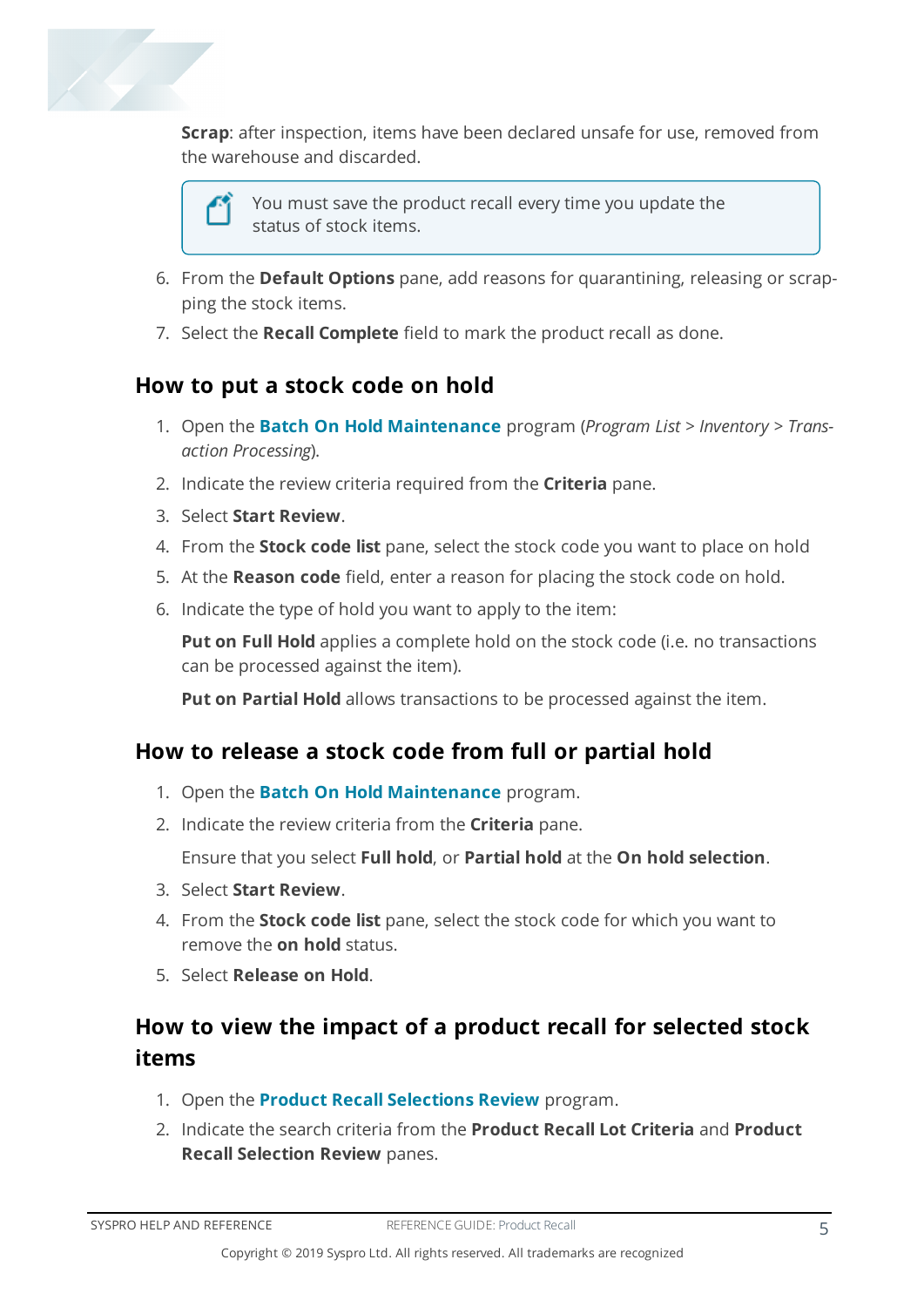

- 3. Select **Start Review**.
- 4. View the impact of the product recall by selecting one of the following functions from the toolbar:
	- **Affected Customers**
	- Affected Suppliers
	- Affected Sales Orders
	- **Affected Purchase Orders**
	- Affected Jobs